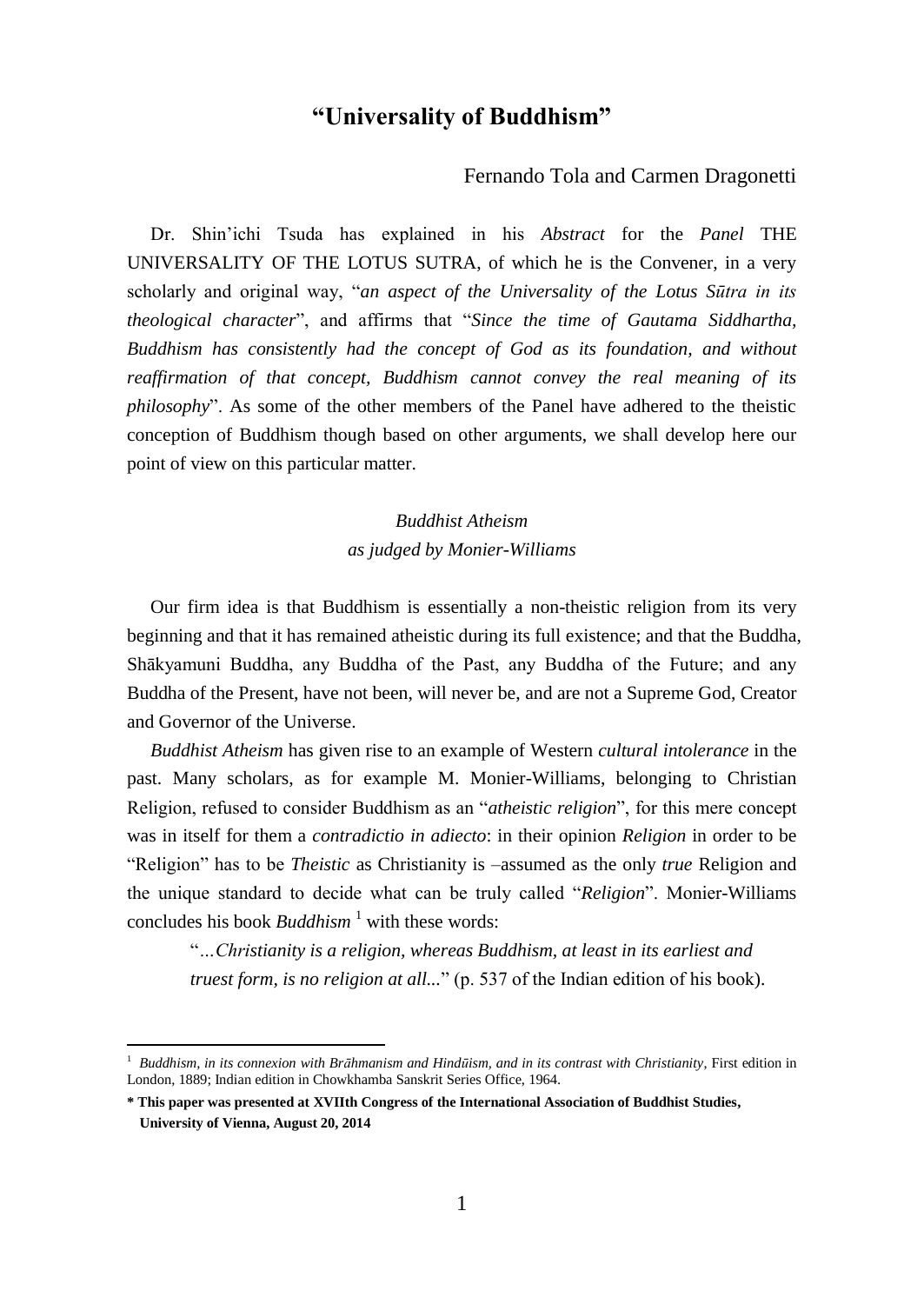Sir M. Monier-Williams (1819-1899), who was Boden Professor of Sanskrit at Oxford University at England, author of the most widely used Sanskrit-English dictionaries, and one of the first European scholars to publish a complete treatise on Buddhism, under the title of *Buddhism, in its connexion with Brahmanism and Hinduism, and in its contrast with Christianity*, trying to explain in the *Preface* the aim of his book, reveals his own pejorative ideas on Buddhism:

"… *I think I can claim for my own work an individuality which separates it from that of others –an individuality which may probably commend it to thoughtful students of Buddhism as helping to clear a thorny road, and introduce some little order and coherence into the chaotic confusion of Buddhistic ideas*." (p. VIII Indian edition). [The bold is ours].

 And already in the same *Preface* he acknowledges his confessional "distorted" approach to the interpretation of Buddhism and his lack of sympathy for this religion so different from his "inherited Christianity":

"*… Lastly, I have depicted Buddhism from the standpoint of a believer in Christianity, who has shown, by his other works on Eastern religions, an earnest desire to give them credit for all the good they contain. In regard to this last point, I shall probably be told by some enthusiastic admirers of Buddhism, that my prepossessions and predilections -inherited with my Christianity- have, in spite of my desire to be just, distorted my view of a system with which I have no sympathy…* (pp. IX-X Indian edition)." [The bold is ours].

 But it is in the last part of the book, *Lecture XVIII, Buddhism Contrasted with Christianity,* that he emphatically affirms, p. 536, that Buddhism "*is no religion at all*". And to demonstrate this thesis he enumerates the positive tenets of Christianity -which are necessary, according to him, for a Religion could be called "Religion"- and maintains that Buddhism does not possess any of them, and consequently Buddhism is no Religion at all. The first requirement for Monier-Williams is that Religion "*must reveal the Creator in His nature and attributes to His creature, man*"; in other words, to affirm the existence of a Supreme God, Creator and Ruler of the universe, and consequently Buddhism, which is atheistic, cannot be a Religion.

 The nature of Religion is thus denied to Buddhism just because it is different from Western religious conceptions. It is difficult to find a more confessional and prejudiced attitude than Monier-Williams' one in regard to Buddhism.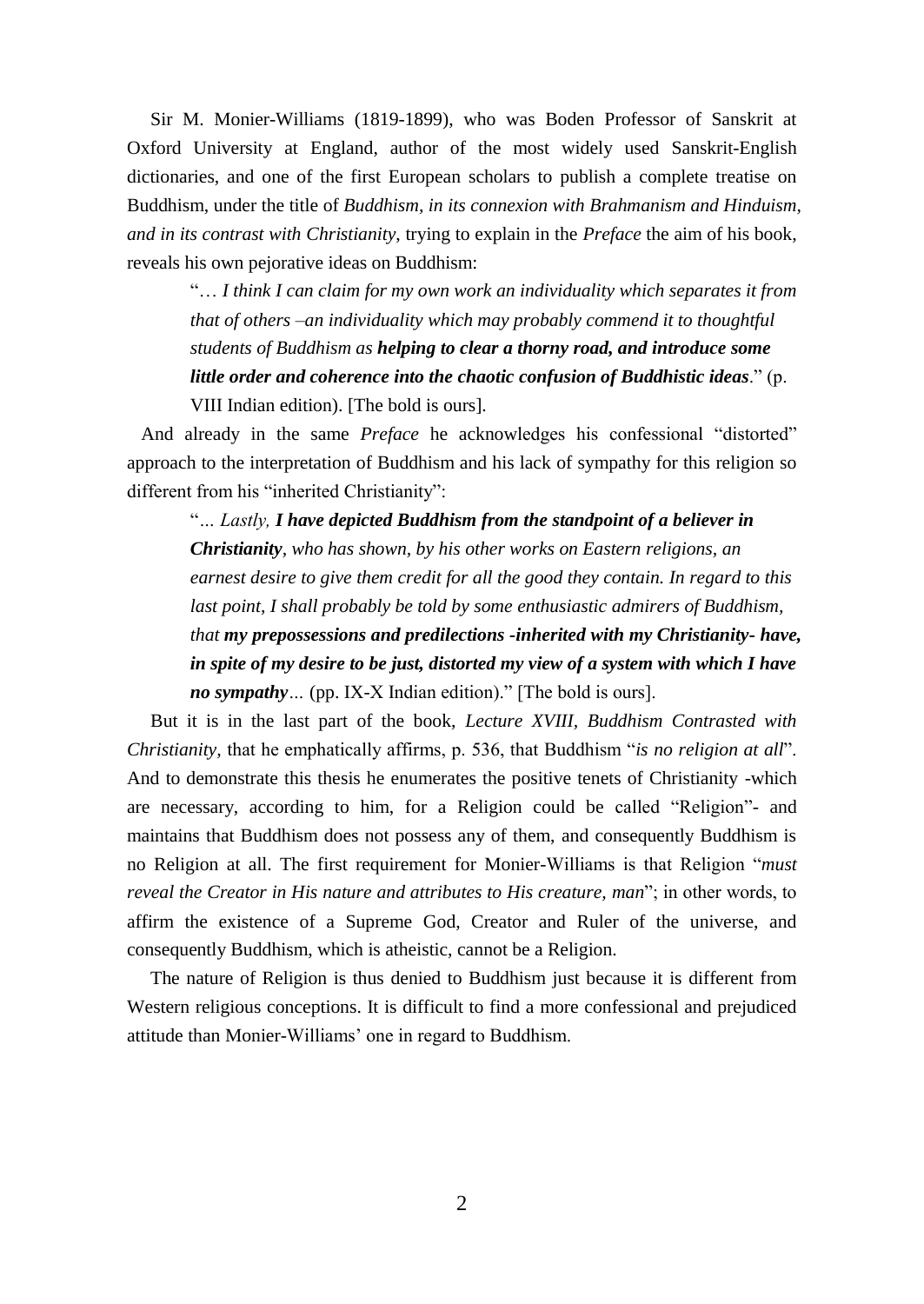## *Helmuth von Glasenapp's interpretation of Buddhist Atheism*

 Helmuth von Glasenapp (1891-1963), in his already classical book *Buddhismus und*  Gottessidee<sup>2</sup> clearly demonstrates, with his broadminded and careful way of approaching Indology, in this excellent study on Buddhism, the *non-theistic* nature of Buddhism, which does not eliminate from it its *religious character*, and he concludes that:

"*The* factum *that the same objective facts, plus similar intellectual necessities, emotional moods and psychological needs within the same historical period and in the same mental situation may produce totally different dogmatic expressions – this fact cannot be more conclusively proved than by a comparison of the various religions. Most illustrative in this context is a confrontation between Christian and Buddhist teachings, since both highly developed religions seek to bring men to salvation-liberation, and they both have much in common with regards to morality, cult, and forms of organization. They also differ radically precisely in their metaphysical foundations… The central dogma of Western religions (Parsism, Judaism, Christianity, Islamism*) *is the belief in a personal, transcendent creator and ruler beside whom no other divine being is conceived as active in nature. Buddhism kept the conception of the nature gods of the*  Indian religions, and also admitted those of other countries it entered, but it *sees all* devas *as bound in* saṃsāra*. This difference is of secondary importance only, for in the actual teaching of liberation the Buddhist* devas *have no special place*… *More important is the difference between Buddhism and the other religions inasmuch as Buddhism does not attribute the creation and ruling of the world to a personal God.*"

 In fact it would be no necessary to discuss on the basis of written evidence whether *Atheist Buddhism* is or is not a *Religion*; it would be only necessary to observe the

<sup>2</sup> *Buddhismus und Gottessidee. Die buddhistischen Lehren von den überweltlichen Wesen und Mächten und ihre religionsgeschichtlichen Parallelen*, in *Abhandlungen der geistes- und sozialwissenschaftlichen Klasse der Akademie der Wissenschaften und der Literatur in Mainz*, 1954, Nr. 8, Wiesbaden: in Kommission bei Franz Steiner Verlag GMBH, 1954 (and Alfred Kröner Vergag, 1966); translated from German into English under the title *Buddhism - a non-theistic religion. With a selection from Buddhist Scriptures, edited by Heinz Bechert*, London: Georg Allen & Unwin Ltd, 1970 (with a *Preface* by Christmas Humphreys); translated from German into Spanish (by Eduardo García Belsunce) under the title: *El Budismo - una Religión sin Dios*, Barcelona: Barral Editores S.A., 1974.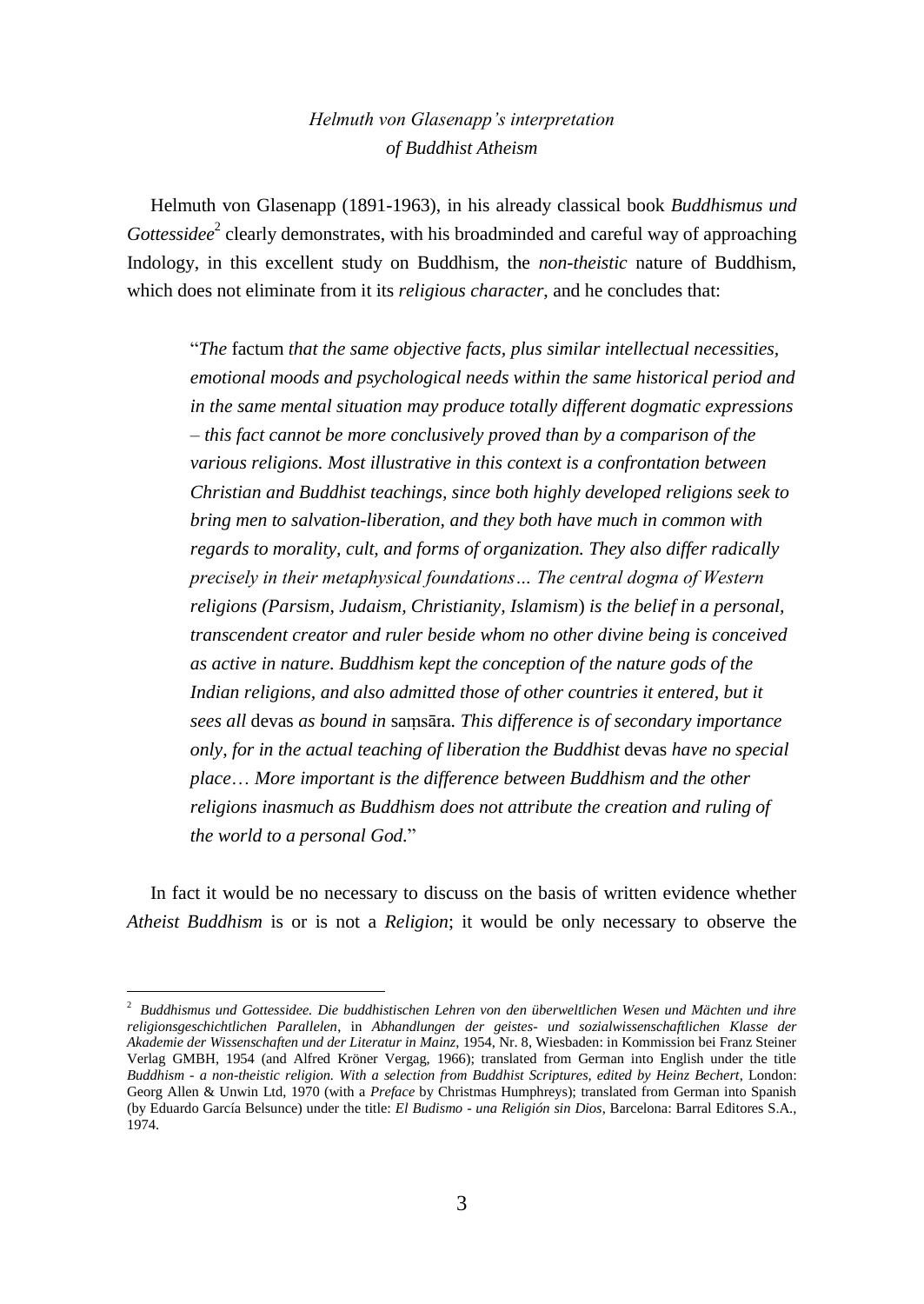behavior of Chinese, Japanese, Korean, and South East Asian Buddhist believers in their visits to their temples to perceive the profound religious feelings that inspires them.

#### *The Buddhist Teachings*

 There are a great number of Buddhist teachings that oblige in a clear way to accept that the Buddha has not conceived himself, and is not conceived by Buddhists, as a Supreme God. These Buddhist teachings cannot be put aside and their authority cannot be denied.

 But before referring to these teachings let us point out a very common Christian tendency to interpret Buddhist Religion.

### *Inclusivism*

 We belong to a Christian Culture and many times we have had the occasion to see how strong is the Christian tendency to make Buddhism a religion similar to the Christian one. Many times there is a clear respect and admiration for Buddhism in Christian believers and scholars, and they unconsciously try to "save" Buddhism from the "accusation" of "atheistic", making it similar to their own religion. They paradoxically adopt what can be called an "*inclusivist*" approach, which is considered by Paul Hacker (wrongly in our opinion) as a characteristic of Indian Culture.

 According to Hacker in his posthumous work, "Inklusivismus", in Gerhard Oberhammer's ed., *Inklusivismus. Eine indische Denkform*, Wien: Publications of the De Nobili Research Library, Occasional Papers 2, 1983, p. 12:

"*Inclusivism means that one considers that a central conception of a group alien to one's own, with its own religious conception or its own cosmovision, is identical with one or the other central conception of the group to which one belongs. In general Inclusivism implies an explicit or implicit form of affirmation that the alien, which is presented as identical with the own, in some way is subordinated or inferior to it*".

 Thus *Inclusivism*, according to Hacker, in a certain way tries to make disappear the other's identity. In the Introduction of 1977 to his *Kleine Schriften* of 1978 Hacker ratifies the facts that he points out in his article on tolerance in India, but concludes it explaining: "*What for the European seems to be tolerance* [in Indian Culture]*, is almost always Inclusivism*".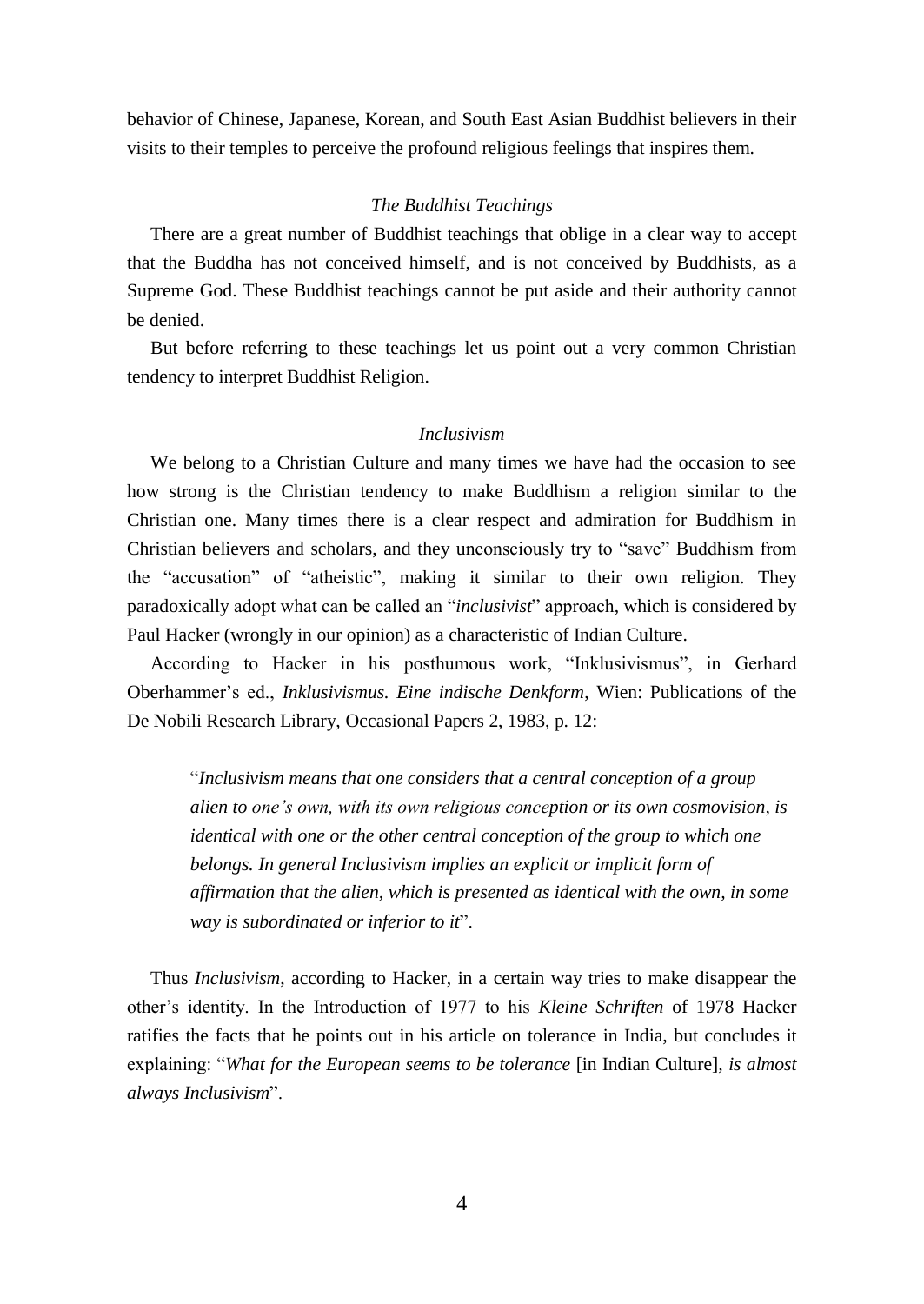Let us mention some simple examples of this special kind of what can be called "*cultural appropriation*".

 One friend of us, an important Spanish Christian theologian and thinker developed the theory of the "*concealed" God* in Buddhism. According to him Buddhism does not teach the existence of a Supreme God in a *manifested* way. "God" is a concealed teaching, an important belief, but it is maintained in secret as a mysterious teaching that because of its importance cannot be *openly revealed*.

 Another Spanish scholar, a Christian priest, studied all the Pāli Canon and interpreted its texts one by one, with the aim to demonstrate that in Buddhism there is the idea of the soul, exactly conceived as the Christian one.

 A true and sincere Spanish Buddhist believer clearly declared: "*Why people who are not Buddhist and belong to another religion come to us to teach us how Buddhism has to be understood by us*."

 It is obvious that these persons, who explain Buddhism according to their own belief, would never accept at their turn that somebody asks them to change any important tenet of their own religion, and replace it by a principle of the other religion.

#### *The Buddhist texts*

 Now we shall comment some Buddhist texts that make it impossible to maintain the idea of a God, a Supreme God, Creator and Governor of the World in the Buddhist context, constructed according to Western canons. In the light of the concept just analyzed maintained by Hacker, we could say that to try to adjust Buddhism to other's religion concept on God would be a case of *inclusivism*. By the way let us say that this atheistic tradition in ancient India is very strong and is shared by a series of non-Buddhist philosophical and religious systems, fully accepted by Hindu orthodoxy, as the Miṃāṃsā, the Sāṃkhya, and the most ancient form of the Yoga.

#### *Infinite number of Buddhas*

 If it is accepted the Buddha being a Supreme God many non-wanted consequences would occur, as for instance: it is not possible to accept as coherent with the idea of God, the important teaching of the Buddha concerning the possibility opened to everybody that follows the Path to become a Buddha. There have been many Buddhas in the Past, there are many in the Present, and there will be many in the Future.<sup>3</sup> Consequently, if

 3 See our article "Buddhist Conception of Reality", published in *Kokoro, Journal of the Essential Lay Buddhism Study Center*, February 2012, pp. 54-58, where we have quoted several Buddhist texts about the infinite number of the Buddhas.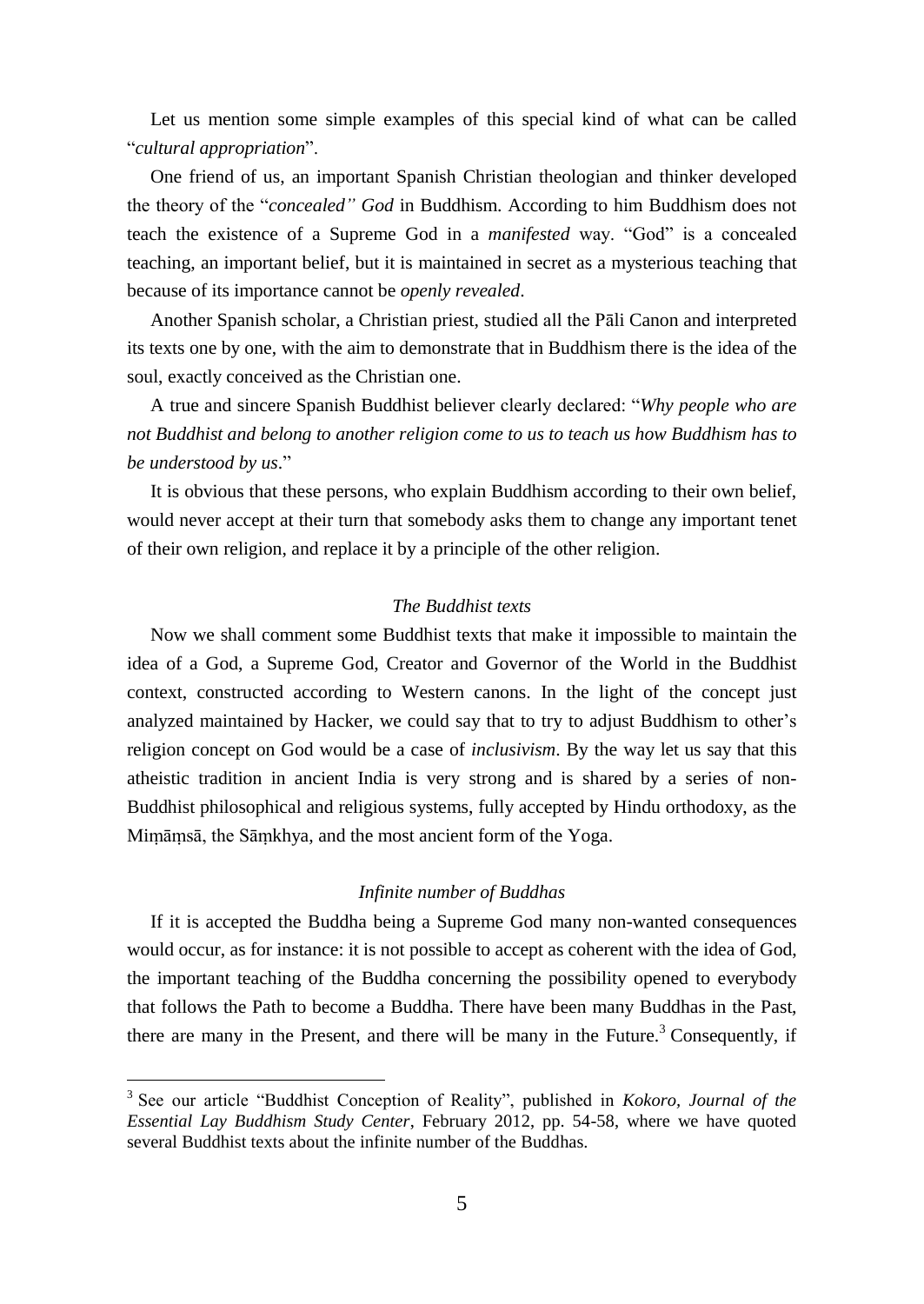one admits the Buddha being a God, there would be not only "one Supreme God", Shākyamuni, in Buddhism, but an infinite number of Supreme Gods, what would be difficult to be accepted.

 The extraordinarily generous idea consisting in it that *all beings* are able to reach the estate of a Buddha –the great Universal Teaching of the *Lotus Sutra*, expressed in the well-known sentence "*all beings will become a Buddha*", would be eliminated. And all this because of the assimilation of Buddhist tenets to the ideas developed by a Western philosopher or a Western theologian.

## *Creation of the World and the Law of Karman*

 Moreover, if the Buddha is considered the Supreme God, He would be the Creator of the World. This is a principal task of any Supreme Being according to Western tradition. Several Buddhist texts clearly explain that the *Bhājanaloka* (the World where humans are born and live) disappears and appears again and again by the force of the accumulated *karman* of all beings. The creation of the World in the Buddhist context is the product of the force of the *karman* of all living beings. 4 To accept in Buddhism a *Supreme God* instead of *karman* contradicts an important principle of Buddhist Metaphysics.

# *Buddha's own expressions and attitudes which do not fit with the idea of Him being a God*

 The Buddha speaks always to His disciples in a very simple and common way while transmitting to them His Teachings, and he refers to himself in a way that is not appropriate to that of a Supreme Being, but, for instance, to a mere Master.

1. In the celebrated Kālāmas episode in the *Aṅguttara Nikāya* (*Kesamuttisutta*<sup>5</sup>) I, pp. 188-193 (PTS ed.), Buddha recommends the Kālāma people that, before accepting any teaching transmitted to them, they must submit it to doubt and thoroughly analyse it before making it an object to their adherence; they must not accept it even if it is transmitted by the Scriptures (*piṭakasampadānena*) or even if the person who proclaims that teaching is their own Master.

 2. Another important text quoted by Śāntarakṣita and Kamālaśīla (both *circa* 8th century C.E.) is the following one attributed to Buddha himself (in *Tattvasaṃgraha* 3586-3587):

<sup>&</sup>lt;sup>4</sup> See our article quoted in the previous note.

<sup>5</sup> *Kesamutti* or *Kesaputti* is the name of the village where the Kālāma people inhabited.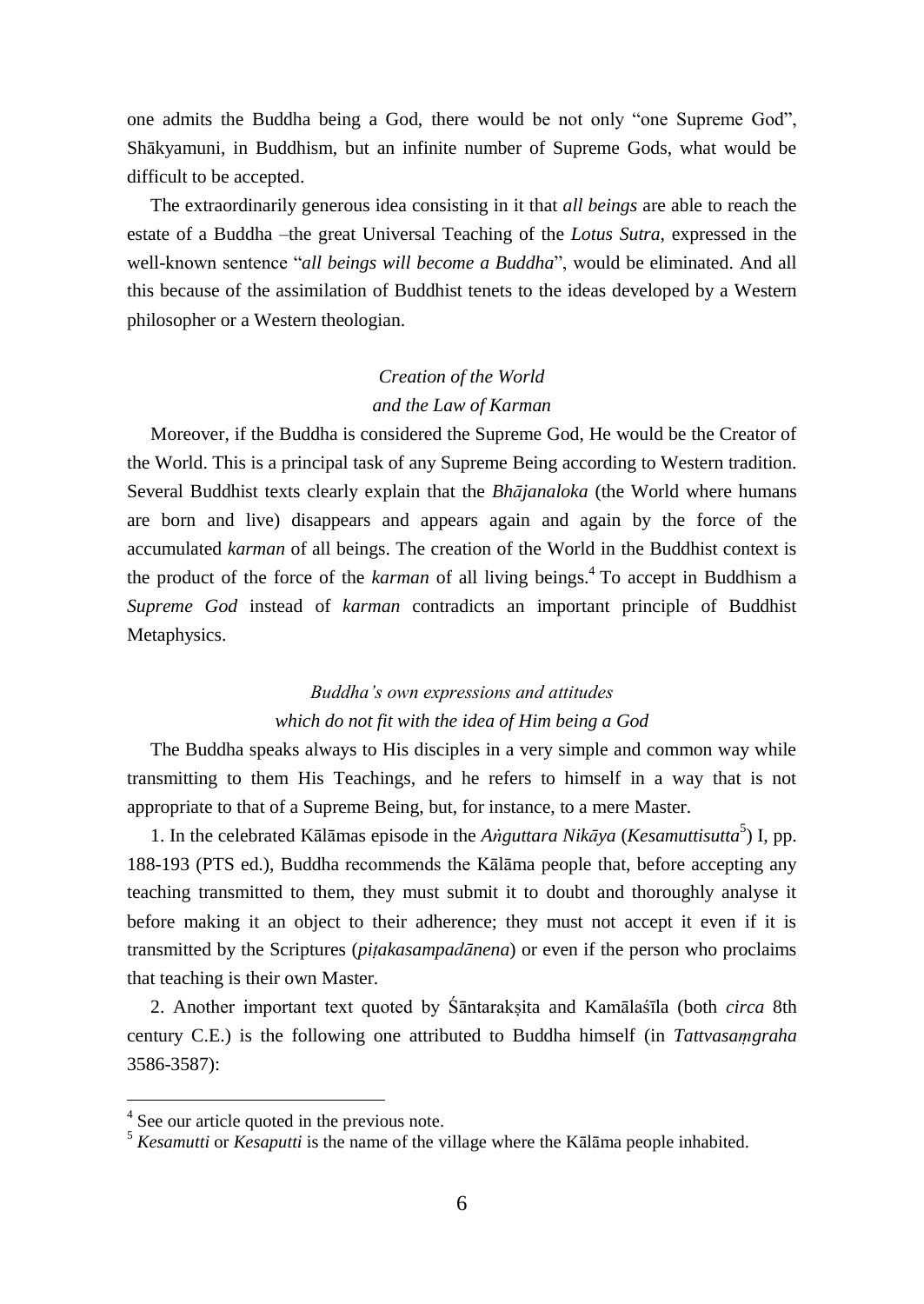"*As gold is accepted by the experts after testing it by heat, cutting and rubbing it with the touch stone, thus my word, O monks, is to be accepted by you, after being carefully examined - not out of respect for me*."

 This rigor recommended by Buddha himself before accepting any of His own Teachings is completely contrary to the attitude logically assigned to a Supreme God, to whom a perfect and correct knowledge is necessary *a priori* attributed, and which constitute the irrefutable Truth that must be accepted by all His believers and followers without any doubt or discussion.

 3. The Buddha has not created either any Doctrine, He himself affirms that He is a *mere Discoverer of Truths*, Laws that govern reality and transcend Him, that are there "*either appears or does not appear any Buddha*". Buddha has not created the World, has not created Reality. He is not a Creator, He is a mere Master who reveals in his Doctrine the Reality and the True nature of things He had discovered by His own effort.

 These laws that govern reality, has not been invented by Him, they are not a construction of His mind. Moreover they have not been revealed to Him by another being. In several texts He proudly affirms that He has had no master: *na me ācariyo atthi*. Cf. *Majjhima Nikāya* I (*Ariyapariyesanasutta*), p. 171, *Kathāvatthu*, p. 289; *Mahāvagga*, p. 8; *Milindapañha*, p. 235 (PTS ed.); *Saṅghabhedavastu*, Part I, p. 132.

 These laws are there, they have been always there, and Buddha, after an intense and painful intellectual effort, in the memorable moment of his Enlightenment, *discovers* the existence of these laws, their nature and their functioning. And He has full consciousness of his character of mere discoverer of a reality that transcends him and to which He has opened his mind and his receptivity in order to allow it to penetrate into him. And it will be the exposition of these laws what constitutes his Teaching, his Dharma. His Teaching, his Dharma, is thus only the exposition, manifestation, explanation, elucidation, revelation and transmission by him of these laws.

 We can say that in the beginning of Buddhist Doctrine there was an intellectual act of knowledge, painfully conquered. From the first moment the importance of knowledge and of human effort has constituted an essential characteristic of Buddhism.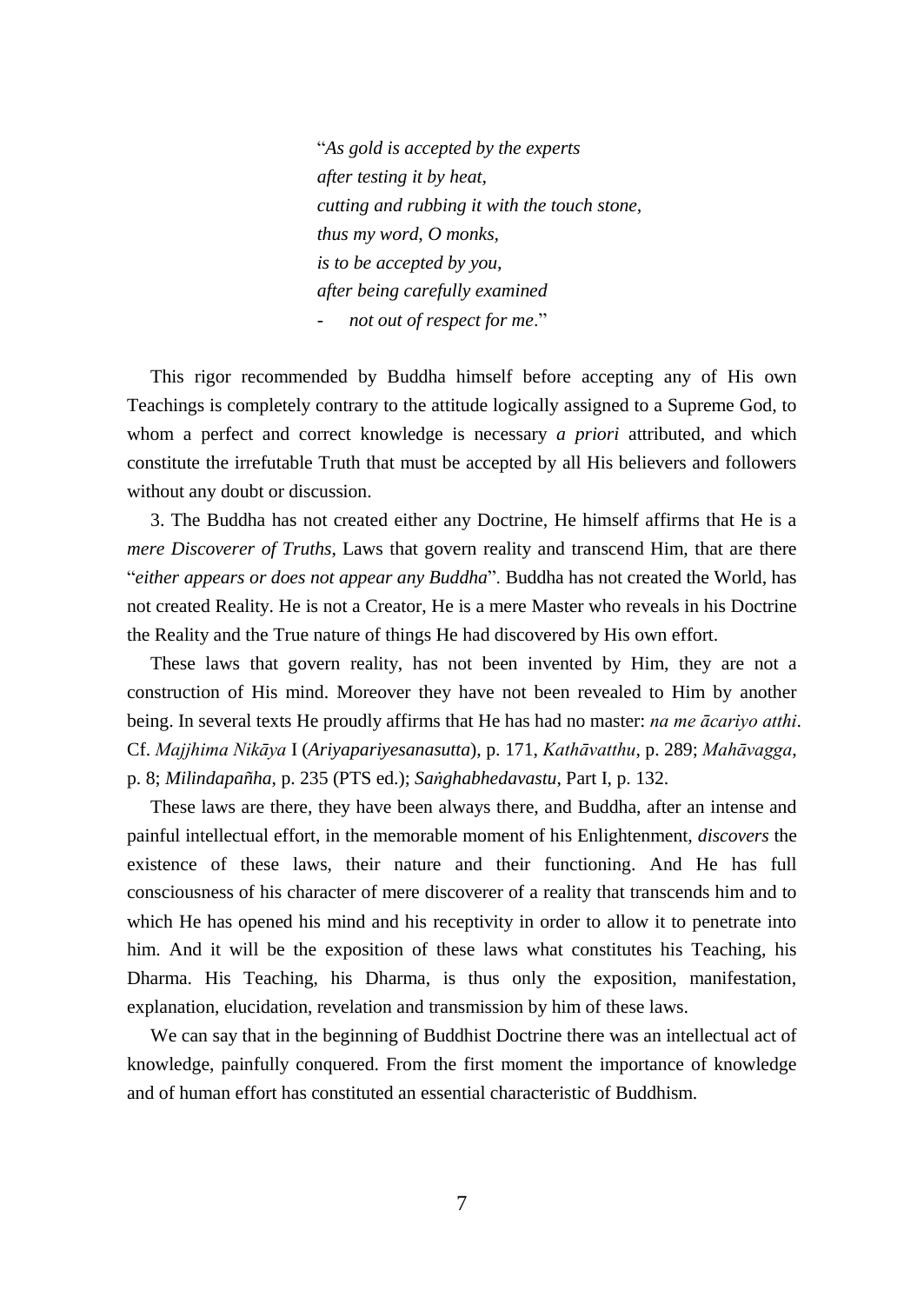These laws have not been created by Buddha either. They have not been revealed to Him by any superior power or even by any human teacher. They are not a construction of His mind, He has not invented them.

 These laws, as the empirical reality that they regulate, exist from a beginningless eternity valid by themselves, always the same, inalterable, necessary, acting with an ineludible force, not being possible for anything to escape the rigor of their dominion.

These ideas are expressed in many texts as:

*Saṃyuktāgama* (*Nidānasaṃyukta, Bhikṣusūtra*), pp. 164-165:

"*The Dependent Origination has been made by the Bhagavant or by others? O Bhikshu, the Dependent Origination has not been made by me* [= the Buddha] *or by others. Whether Tathāgatas arise or do not arise, stable is that essence of the dharmas* [= pratīyasamutpāda]*, the foundation for the stability of the dharmas. The Tathāgata having known and comprehended it* [= pratītyasamutpāda] *perfectly by Himself, declares, makes known, establishes, analyzes, reveals, proclaims, teaches, manifests it: given this, occurs that; from the arising of this, that arises, namely the saṃskāras exist having as condition ignorance up to* [such] *is the origin and destruction* [of suffering]".

 The Chinese translation of the *Mahāprajñāpāramitāśāstra* (*Ta chih tu lun*), p. 298 a, lines 19-20, after quoting the *Bhikṣ usūtra*, remarks that the "*law of the arising and destruction, whether the Buddhas exist or not, is eternal*".

# *The Buddhist central principle of* nairātmya *or unsubstantiality of the whole reality*

 From the very beginning Buddha proclaimed that all that exists is "*unsubstancial*" (*anātman*, *nairātmya*) that everything is the product of one or several causes, that all is dependent on those causes. Nothing escapes this principle, this causality. This initial idea of the Buddha Teaching reached his pinnacle in the Mādhyamika School of Buddhist Philosophy, but is present all along the History of Buddhist Philosophy. In our book *On Voidness. A Study on Buddhist Nihilism*, Delhi: Motilal Banarsidass, 2002 (2nd edition), we have studied several important Buddhist texts that develop the idea that *nairātmya*, "lack of an own being", "unsubstantiality", is the universal essence of all existing creatures and things without exception.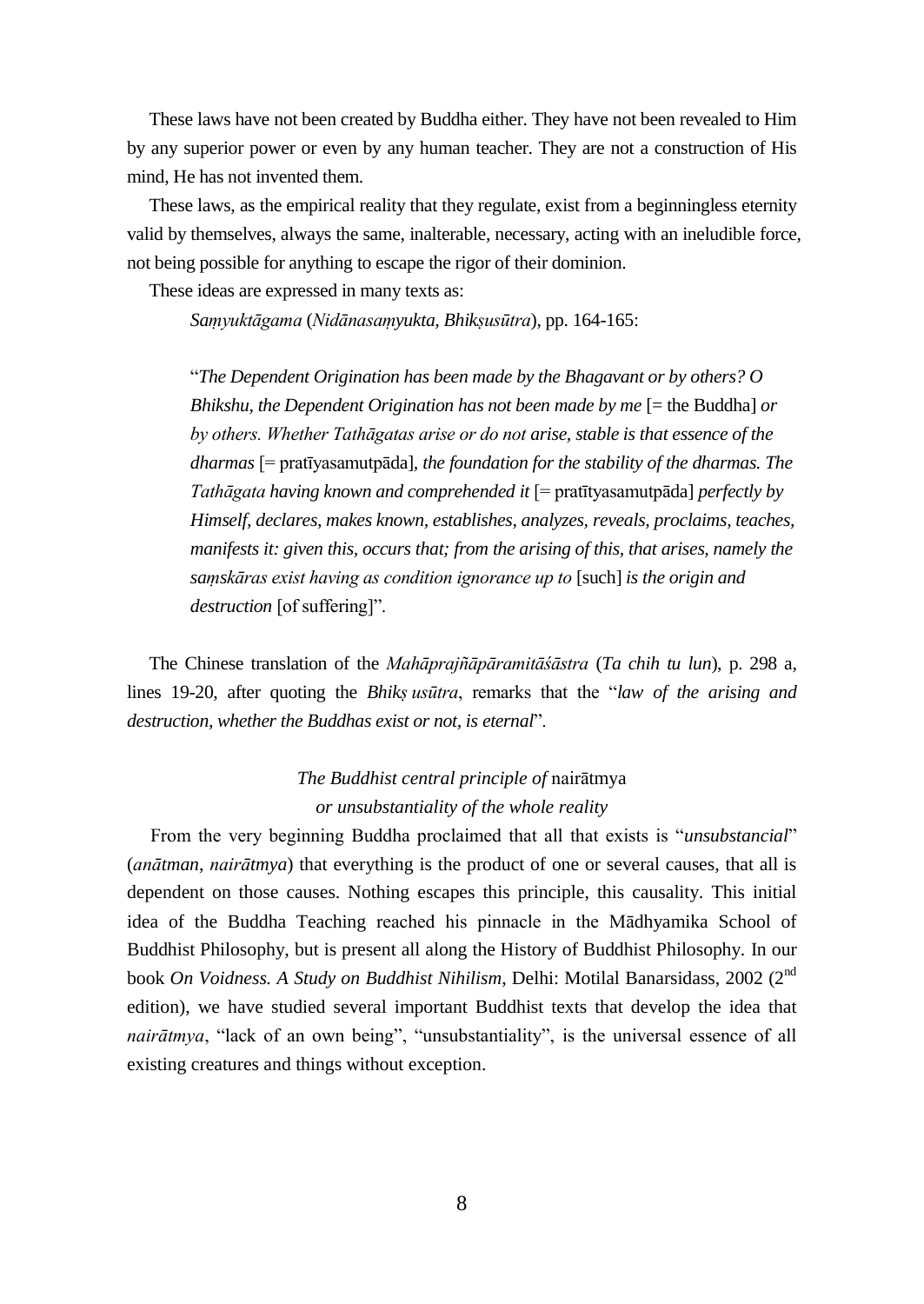The ordinary experience reveals to us a reality composed of beings and things, which present themselves as existing *in se et per se*, as compact, continuous, and unitary, as permanent and as real, i.e. as being such as we perceive them.

 The *Mādhyamika* School of Buddhism, founded by Nāgārjuna at the beinning of the Common Era, studies the reality we perceive and reaches the conclusion, regarding that reality, completely different from our ordinary experience. The empirical reality is composed of beings and things absolutely contingent. In this empirical reality, in which we live, there is nothings existing *in se et per se*, nothing has a being that belongs to it by own right (*sva-bhāva*); in this reality everything is conditioned, <sup>6</sup> relative,<sup>7</sup> dependent, contingent. Moreover everything without exception is constituted by parts.<sup>8</sup> No entity exists as a whole; there are only ensembles, conglomerates of parts, elements, constituting factors.<sup>9</sup> Besides that, nothing is permanent, inalterable; everything is in a process of change, submitted to an evolution, which proceeds under the sign of decay and deterioration. And, as a consequence of what precedes, there is nothing which exists truly as it manifests itself before us (substantial, compact, etc.). The empirical reality, as we perceive it, is thus only an appearance to which nothing real corresponds, something similar to a dream, a mirage, to an ilussion created by magic.

 The conditionedness, the relativity, the dependence on another, the composedness, the impermanency, in a word, the *contingency*, is the true nature, the true form of being of the empirical reality and the form under which this reality appears to us is only an unreality, an Ilussion. Thus the ordinary experience is the opposite of the conclusion to which arrives the philosophical study of the perceptible world done by the *Mādhyamika* School.

 Many Western thinkers have deduced, from the contingency of the world, the existence of a non-contingent supreme principle, God. Cf. for example, in *The existence of God. A debate between Bertrand Russell and Father F.C. Copleston S.J.*, in Bertrand

<sup>6</sup> Everything comes forth through the cooperation of a series of causes (*hetu*) and conditions (*pratyaya*).

<sup>7</sup> A thing is *high* in relation to another one that is *low* in regard to it; a person is a *father* in relation to his *son* and *viceversa*. In the same way as "high", "low", "father", "son" exist, so exist everything in the empirical reality.

<sup>&</sup>lt;sup>8</sup> A rope is composed by threads; each thread by filaments and so on. Man is only a conglomerate of material elements which form the body, and of sensations, perceptions, volitions, acts of consciousness. In the same way as the rope and man are only conglomerates of parts, so everything is in the empirical reality.

<sup>9</sup> One of the great theses of Buddhism is that the whole as such does not exist, that only the parts exist, and the parts at their own term can be analyzed into other parts, and so on. Cf. in Fernando Tola and Carmen Dragonetti, "Dignāga's Ālambanaparīkṣāvṛtti", in *Journal of Indian Philosophy*, ed. Bimal K. Matilal, Dordrecht; Holland/Boston: USA, Reidel, June, 1982, Vol. 10, No. 2, pp. 105-134, note 6, in page 129, and in *Being as Consciousness. Yogācāra Philosophy of Buddhism*, Delhi: Motilal Banarsidass, 2004, pp. 1-51, the expression of this idea carried out to an extreme maintained by Buddhist Idealism, and also in our edition of the Sanskrit text of *The Avayavinirākaraṇa of Paṇḍita Aśoka*, published in Tokyo: The International Institute for Buddhist Studies, 1994, the same idea appears, but maintained by a late Buddhist author, who belongs to the realistic tradition of old Buddhism.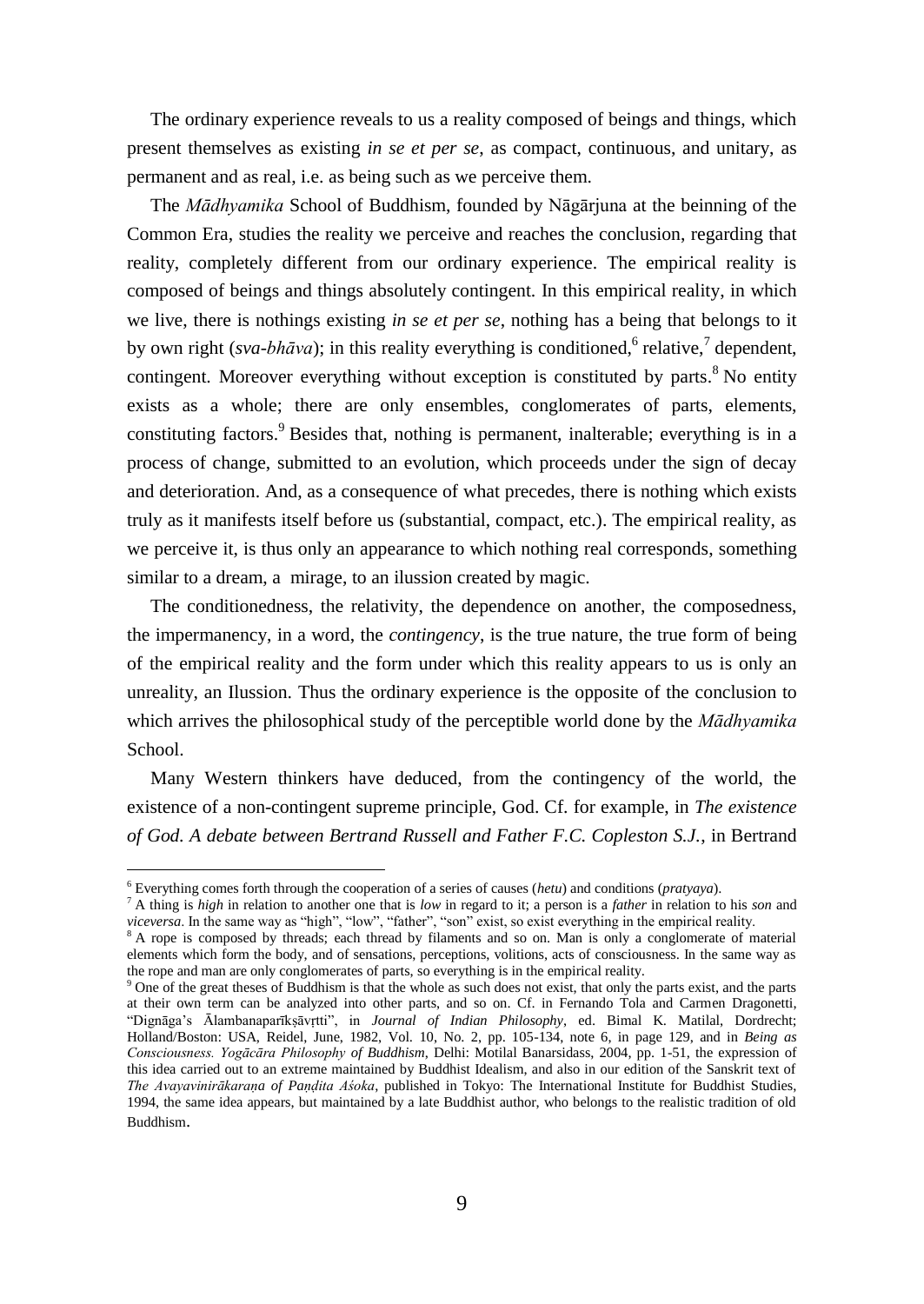Russell, *Why I am not a Christian and other Essays on Religion and Related Subjects*, London: Unwin Books, 1967, p. 139, the Christian argument for extracting from contingency the idea of God is well expressed by Father Copleston :

"*Well, for clarity sake, I' ll divide the argument (for contingency) in distinct stages. First of all, I should say, we know that there are at least some beings in the world which do not contain in themselves the reason for their existence. For example, I depend on my parents, and now on the air, and on food and so on. Now, secondly, the world is simply the real or imagined totality or aggregate of individual objects, none of which contain in themselves alone the reason for their existence. There isn't any world distinct from the objects which form it, any more than the human race is something apart from the members. Therefore, I should say, since objects or events exist, and since no object of experience contains within itself the reason of its existence, this reason, the totality of objects, must have a reason external to itself. That reason is its own existence, or is not. If it is, well and good. If it is not, then we must proceed further. But if we proceed to infinity in that sense, then their's no explanation of existence at all. So, I should say, in order to explain existence, we must come to a being which contains within itself the reason for its own existence, that is to say, which cannot not-exist.*"

 Bertrand Russell, adopting an atheistic philosophical position, negates Copleston's arguments, and many centuries before him in India the great Buddhist philosopher, Nāgārjuna, and his School, had a thoroughly different way of thinking, which brings Buddhist idea of *contingency* to its highest possible level. He affirms also like Christian thinkers *contingency* of the whole reality, but from this fact does not draw the conclusion that a non-contingent supreme principle, God, exists. For Nāgārjuna the *universal contingency* has had no-beginning, is *anādi*, <sup>10</sup> and, consequently, is irrelevant to ask, *when*, *how* or *why* it began. The hypothesis of a *beginningless contingency* has the same function in Nāgārjuna than the idea of a *beginningless or eternal God* has in Western thinkers, as Copleston.

<sup>10</sup> Cf. Fernando Tola and Carmen Dragonetti, "*Anāditva*, or beginninglessness in Indian Philosophy", in *Annals of the Bhandarkar Oriental Research Institute*, pp. 1-20: one of the fundamental principles in Indian Philosophy is the notion of *anāditva* i.e. the fact that there exist some basic instances of thought and of reality that have not had beginning in time, so to say: 'they come from an eternity without beginning'. They are *anādi*, for example, *saṃsāra* or reincarnations of existences, *pratītyasamutpāda* or arising in dependence, *ālayavijñāna* or deposit-consciousness, the series of causes and effects, Voidness, time, etc.